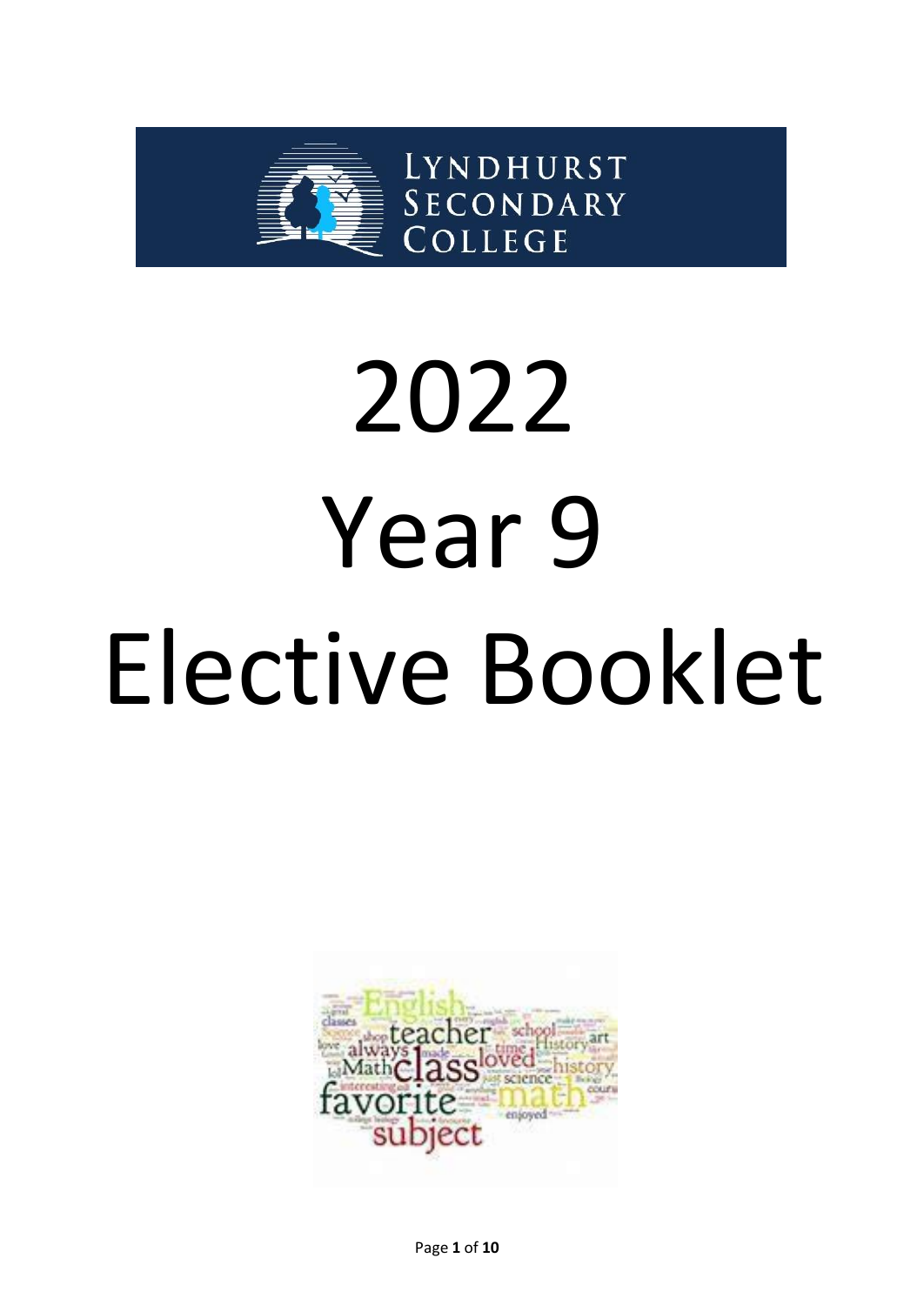

# **INDEX**

| <b>Topic</b>                        | Page |
|-------------------------------------|------|
| Introduction                        | 3    |
| Academy                             | 4    |
| Elective: The Arts                  | 5    |
| Elective: Science and Technology    | 6    |
| Elective: L.O.T.E. Hindi            | 7    |
| <b>Elective: Physical Education</b> | 8    |
| <b>Elective Preference Form</b>     | 9    |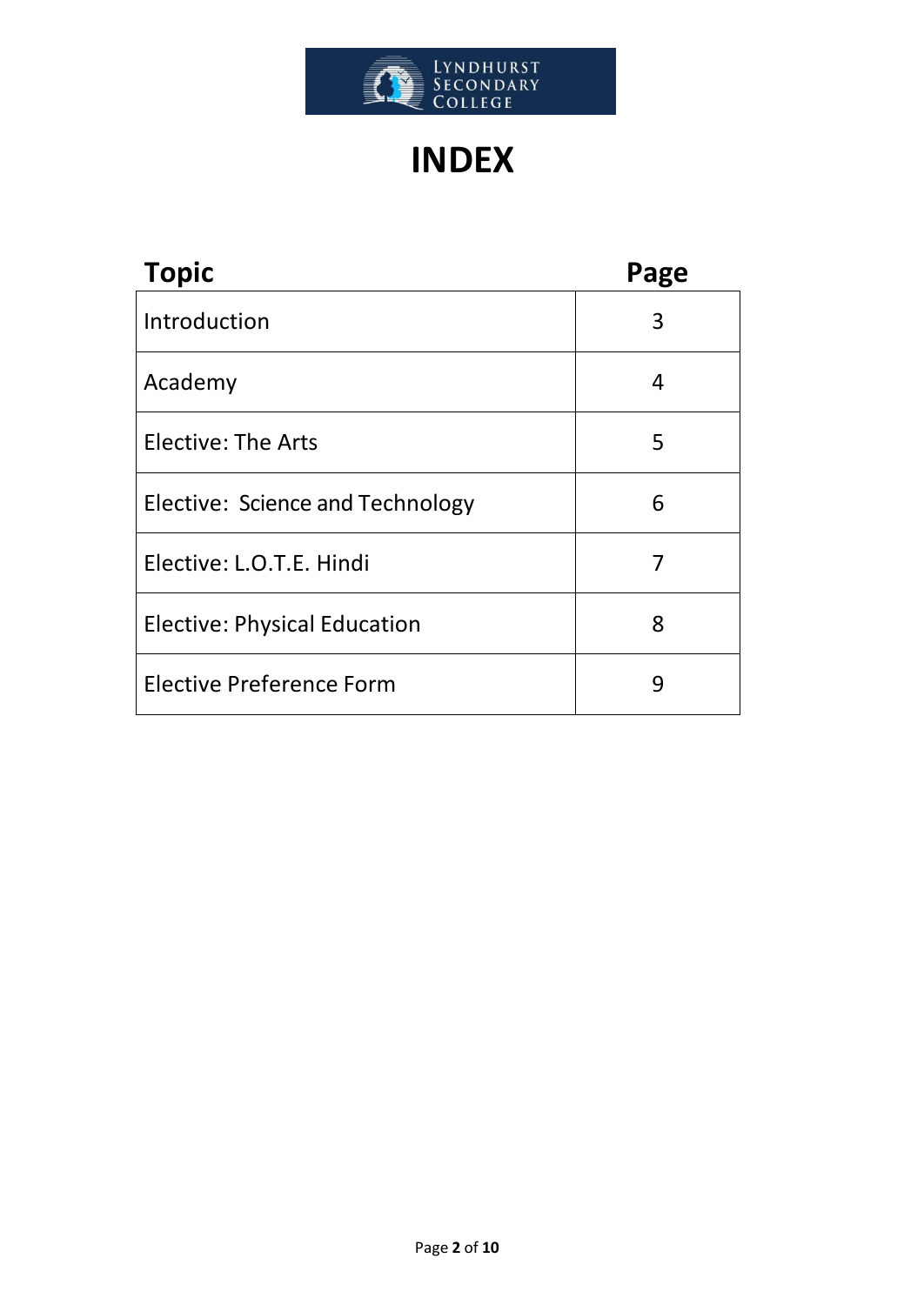#### **INTRODUCTION**

Students learn best when programs cater for their individual needs and talents.

At Lyndhurst Secondary College we ensure that the curriculum offers a rich and diverse range of learning strategies so that these needs and talents are catered for.

The Year 9 curriculum caters for each dimension of student learning: intellectual, physical, emotional and social. The aim of the Year 9 program is to encourage students to maximise their potential and explore the vocational and educational possibilities open to them. At Lyndhurst Secondary College, it is our expectation that students will be well prepared to undertake study in the Senior School. As well as this, each student will have sessions in careers room in relation to goal setting and researching career plans.

#### **Curriculum**

Year 9 students are guaranteed access to all subject disciplines as described in the Department of Education's Victorian Curriculum). Students' learning is centred around a common program to ensure breadth of study is enhanced by electives designed to cater for individual preferences. The main discipline areas offered by the school include Arts, English, Physical Education, Mathematics, Science, Humanities and Technology

#### **THE ELECTIVES OFFERED ARE:**

| <b>ARTS</b>                    | Drama, Multimedia, Music, Studio Arts and Visual<br>Communication                                |
|--------------------------------|--------------------------------------------------------------------------------------------------|
| <b>TECHNOLOGY</b>              | Digital Technology, Food Production, Design Technology<br>and System Engineering                 |
| L.O.T.E                        | Hindi                                                                                            |
| PHYSICAL EDUCATION<br>& HEALTH | Ball Sports & Fitness, Girls fun & fitness, Invasion, Net Games,<br>Unique Sports and Recreation |
| <b>SCIENCE</b>                 | An extension opportunity through experimentation; covering<br>Biology, Chemistry and Physics     |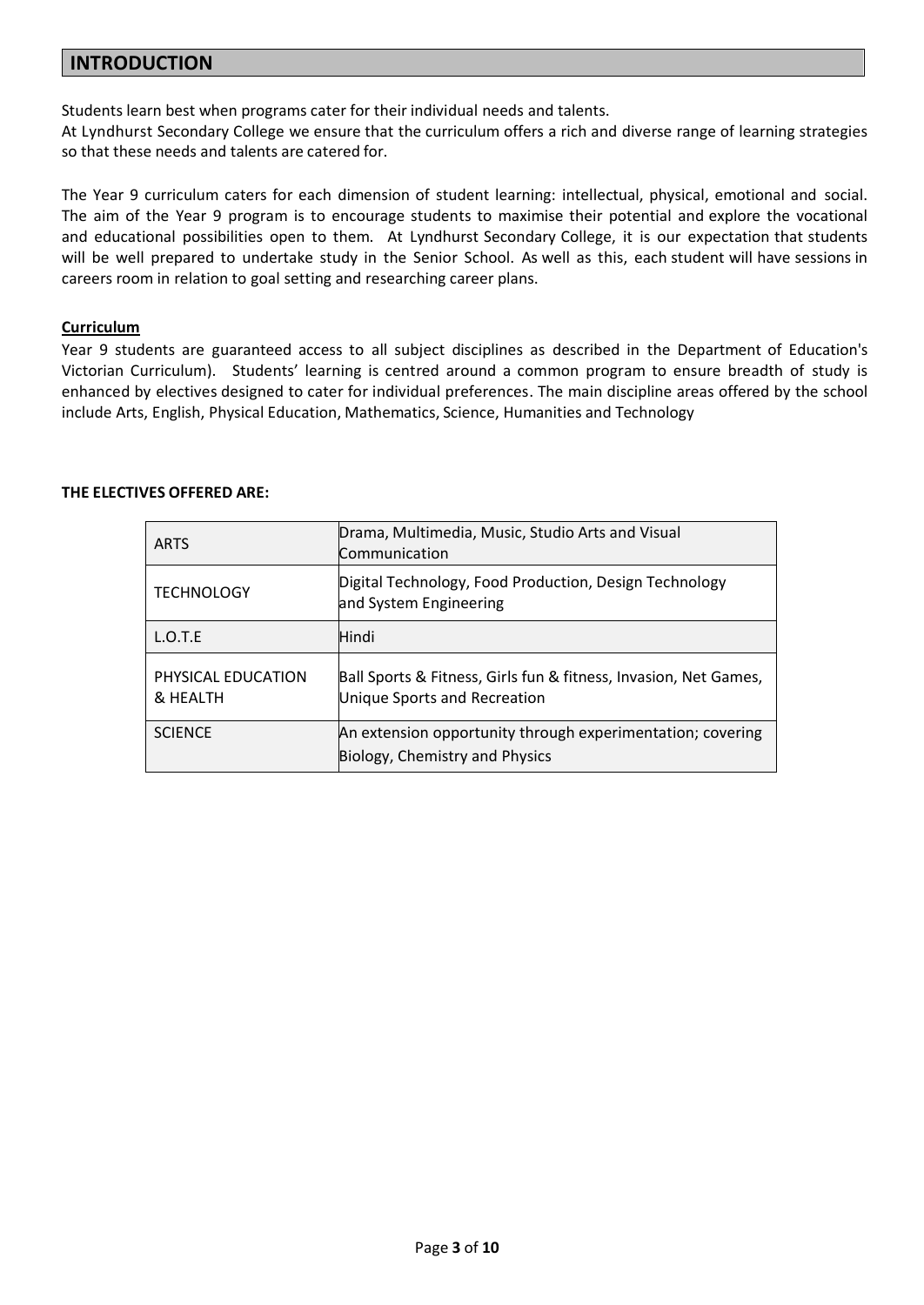#### **ACADEMY**

The Lyndhurst Academy is a special elective program for two periods per week where students will develop skills which are important for successful living in the 21<sup>st</sup> Century. Skills of creativity, collaboration, communication and critical thinking are developed in an area of passion. Students will choose a new Academy each Term or Semester and work in groups where they are connected to both the School and wider Community.

Students are assessed against the Victorian Curriculum Capabilities to track the development of Personal and Social skills, Ethical understanding, Intercultural Understanding as well as Critical and Creative Thinking. Students are able to choose a different academy each term or may be able to continue with the same academy for the full semester. The options available do change over time, but normally include sports coaching, kitchen skills, creative and performing arts and science. Academies change over time according to student preferences and staff capabilities. Academy options are finalized and offered for selection on Compass Insights in the term prior to starting them.



Page **4** of **10**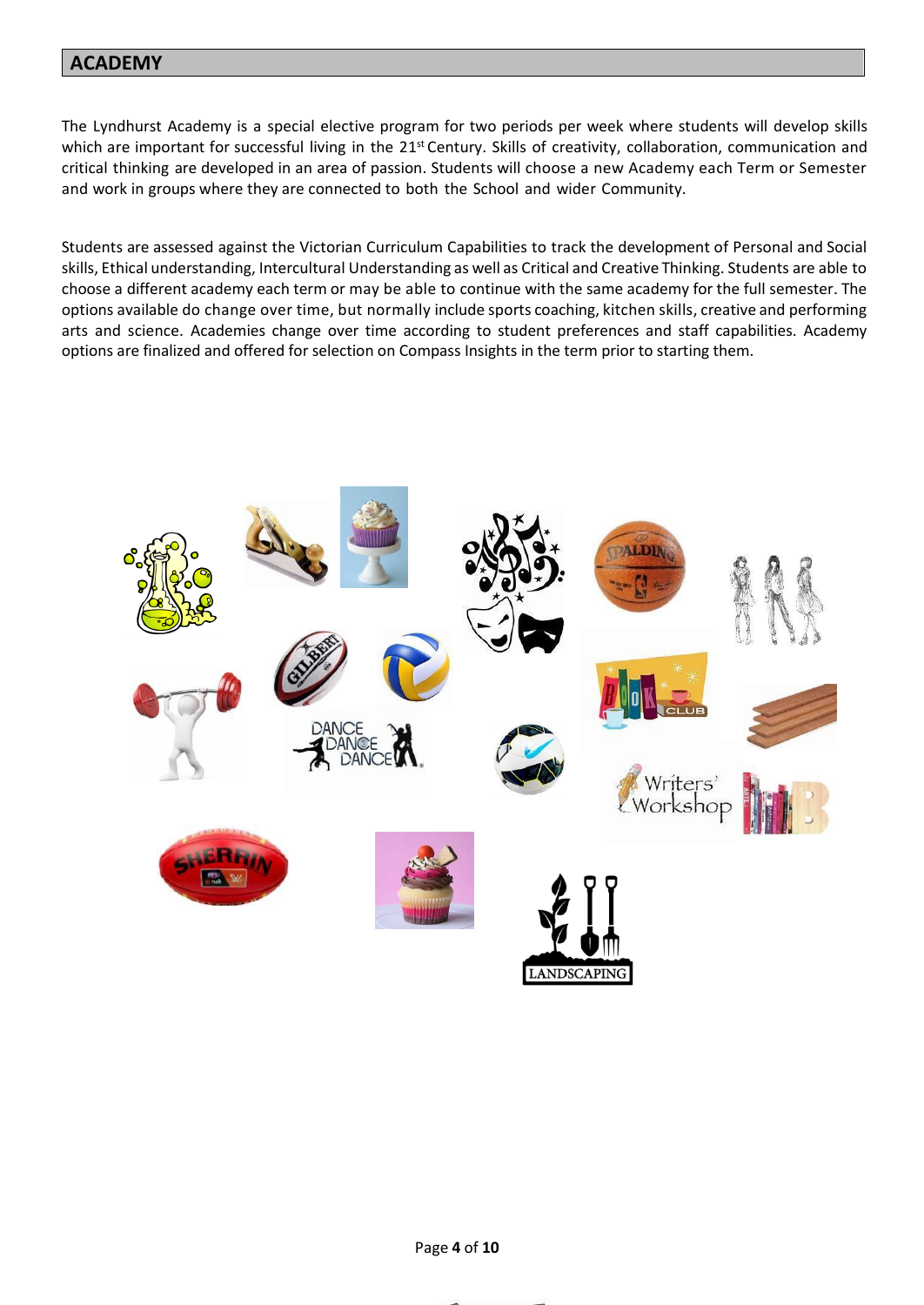#### **ELECTIVE: THE ARTS**

In the Arts, students learn ways of experiencing, developing, representing and understanding ideas, emotions, values and cultural beliefs. They learn to take risks, be imaginative, question prevailing values, explore alternative solutions, engage in arts criticisms, develop, practice and refine techniques, share opinions and extend the limits of the arts.

#### **DRAMA**

Students will work co-operatively to plan, rehearse and present dramatic works. Lessons will be taught in a workshop forum where students will explore theatrical techniques collaboratively. Characterisation and roleplay will be explored largely through improvisation.



#### **MULTIMEDIA**

Students will be introduced into new areas of Multimedia. The teacher will choose several areas to cover



from the extensive list of media available. This may include film, music, websites, animations, print designs, radio and television. Students will develop knowledge of multimedia programs such as MovieMaker and Adobe Photoshop. From this, the students will observe and review all media studied to advance their multimedia skills in the aspects of design and creation.

#### **MUSIC**

Students will undertake Guitar and Keyboard skills and learn about Music Notation. Students are expected



to participate in practical classes and form small ensembles, where they will perform music using techniques and skills learnt and experiment with original ideas. Students will gain an appreciation of the works of other artists by learning about techniques, artistic purpose and historical context. Genres studied will include Rock, Rhythm and Blues and Hip-Hop.

#### **STUDIO ARTS**

Students will be encouraged to work creatively is a range of art forms and materials. They

will also learn how to create artworks from various starting points. Students are expected to participate in the design process, experimenting with ideas using various materials and techniques. Students will gain an appreciation of the works of other artists by learning about techniques, artistic purpose and historical context. These skills will be further developed in year 10 and VCE Studio Arts.



#### **VISUAL OMMUNICATION**



Students will develop an understanding of the various aspects of design. They will examine the way visual language can be used to convey ideas, information and communicate messages. Students will participate in the design process and will work to a design brief for a stated audience. Design elements and principles will be used and students will analyse their own work and the work of established designer/s.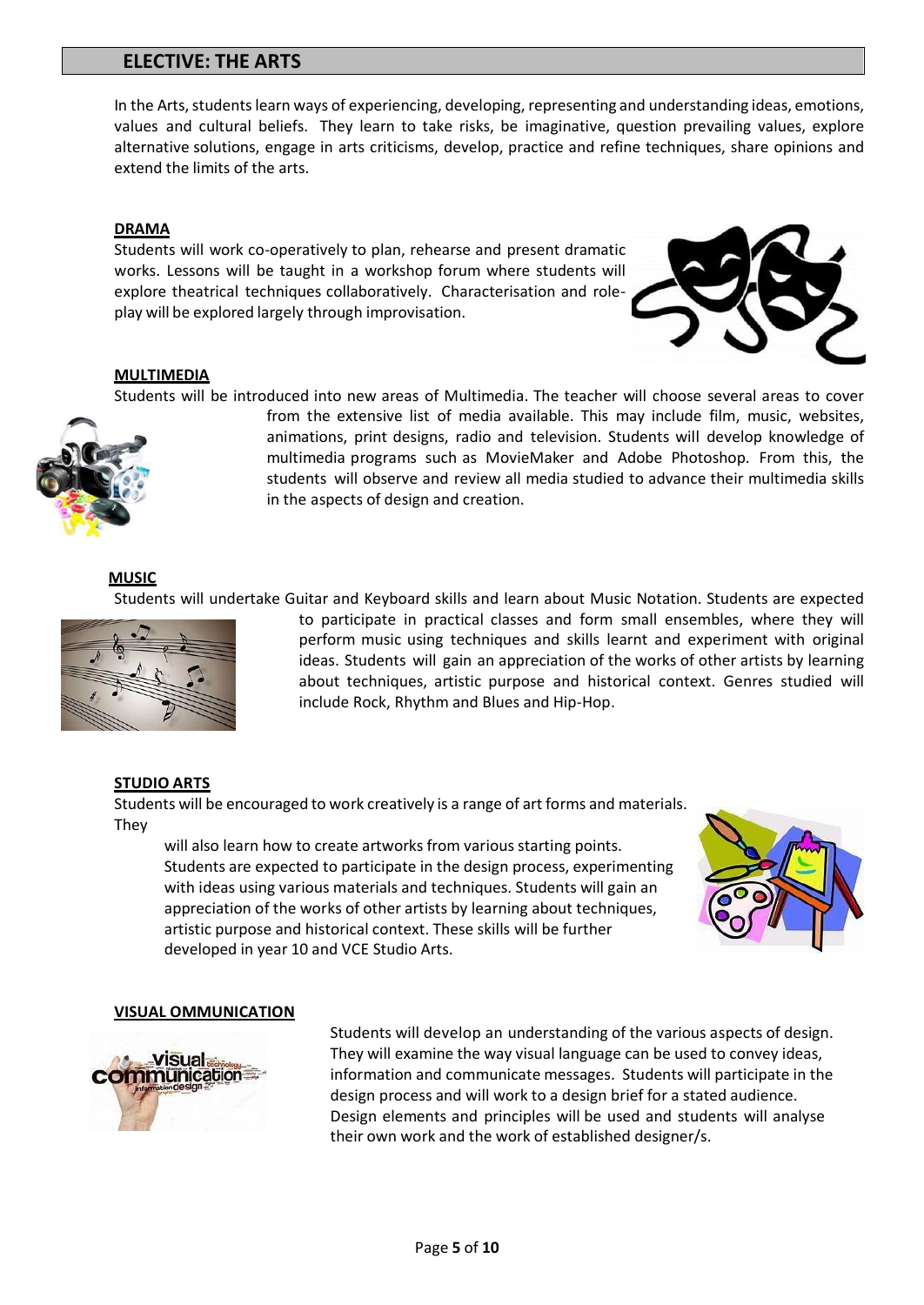# **ELECTIVE: SCIENCE**

#### **SCIENCE EXTENSION**

Science Extension is an opportunity for students who like to learn through experimentation. This subject is designed to engage students in both scientific exploration and scientific understanding. In this course, students will be undertaking investigative experiments and attending excursions relating to Biology, Chemistry and Physics. Students will learn about Evolution, Chemical Reactions and Light. This course is ideal for students who would like to pursue Science in their senior years.

#### **ELECTIVE: TECHNOLOGY**

#### **TECHNOLOGY AIMS TO DEVELOP IN STUDENTS:**

- A systematic approach to generating technological solutions.
- The knowledge and skills to use a variety of equipment and resources.
- An understanding of the principles for safely operating equipment.
- The ability to explore and assess the past and potential consequences of using technology.
- A sense of self-confidence and self-sufficiency in dealing with technology.

#### **FOOD PRODUCTION**

Making sense of recipes, tools of the trade, describing food and food preparation terms are the focus for all food design tasks. Practical recipes are mainly baked goods (cakes, pastry, biscuits and bread) as the skills developed can be easily applied to other areas of cooking. A component of assessment is focused on the design and production of a gingerbread house. *Textbook required (see booklist)*



#### **DESIGN TECHNOLOGY WOOD**

This unit develops in students the skills necessary to produce useful articles such as shelves as a CD holder. Students investigate, design and manufacture products while acquiring knowledge of timbers and allied materials. Students

gain skills at using woodworking hand tools and are also introduced to machines such as drills, sanders, routers and wood lathes. *School produced text required (see booklist)*

#### **SYSTEMS ENGINEERING**

In systems engineering, students will gain hands on experience in constructing some simple machines including **motorized car with gearbox, robobug and LED torch.** Students will learn the fundamentals of wiring, soldering of electrical circuits to construct electrical systems. Students will learn how to combine both electrical and mechanical systemsto construct these machines. By doing these projects students will learn how to design, plan, build and test a machine.



#### **DIGITAL TECHNOLOGY**

In Digital Technologies, students are actively engaged in the processes of analysing problems and opportunities, designing, developing and evaluating digital solutions, and creating and sharing information that meets a range of current and future needs. Students will have the opportunity to **fly drones,** create an **App design** and print their **App logo** using the **3D printers.** In groups, students will collaboratively design and **create an Online Website.** Students will be exposed to variety of new



software such as **Gamemaker** for making games, **Excel** for creating **spreadsheets**, and **Infogram** for visually displaying data.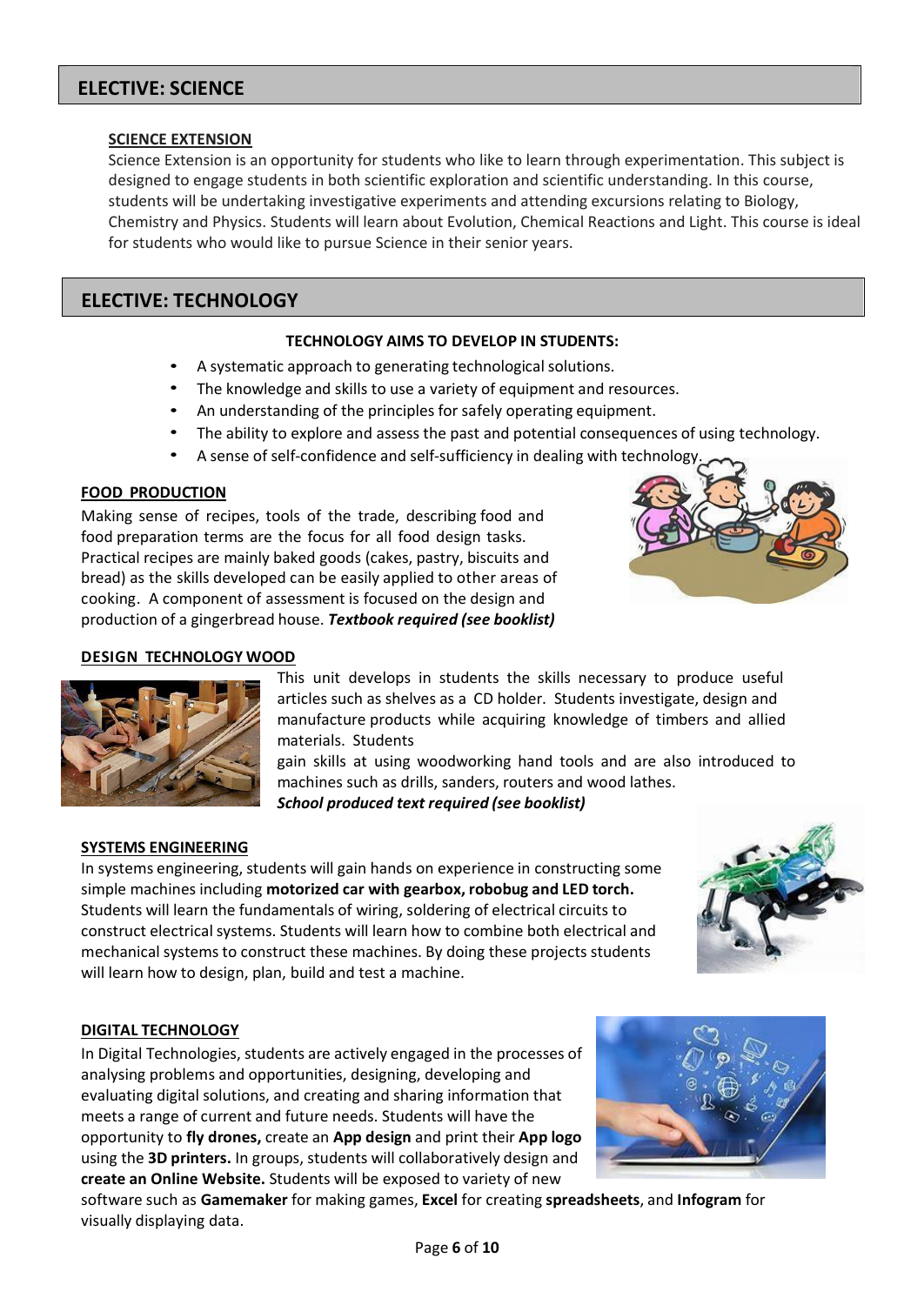# **ELECTIVE: L.O.T.E.**

Students acquire communication skills in Hindi. They develop understanding about the role of language and culture in communication. Their reflections on language use and language learning are applied in other learning contexts. Learning languages broadens students' horizons about the personal, social, cultural and employment opportunities that are available in an increasingly interconnected and interdependent world. The interdependence of countries and communities requires people to negotiate experiences and meanings across languages and cultures. A

bilingual or plurilingual capability is the norm in most parts of the world. Learning languages:

- contributes to the strengthening of the community's social, economic and international development capabilities.
- extends literacy repertoires and the capacity to communicate; strengthens understanding of the nature of language, of culture, and of the processes of communication
	- develops intercultural capability, including understanding of and respect for diversity and difference, and an openness to different experiences and perspectives
	- develops understanding of how culture shapes and extends learners' understanding of themselves, their own heritage, values, beliefs, culture and identity
	- strengthens intellectual, analytical and reflective capabilities, and enhances creative and critical thinking.

The Languages curriculum aims to develop the knowledge, understanding and skills to ensure that students:

- communicate in the language they are learning
- understand the relationship between language, culture and learning
- develop intercultural capabilities
- understand themselves as communicators

| Hindi         | हिन्दी | <b>Means</b>   | Pro-nounced<br>(ish) | Sounds Like /<br><b>Rhymes with</b> |
|---------------|--------|----------------|----------------------|-------------------------------------|
| १             | एक     | 1              | ek                   | (tr)ek                              |
| $\mathcal{S}$ | दो     | $\overline{c}$ | do                   | dough                               |
| $\omega$      | तीन    | 3              | teen                 | teen                                |
| $\infty$      | चार    | $\overline{4}$ | char                 | char                                |
| $4^{\circ}$   | पॉच    | 5              | panch                | punch                               |
| $\mathcal{E}$ | छै     | 6              | che                  | chai(r)                             |
| $\circ$       | सात    | $\overline{7}$ | saat                 | a(r)t or aht                        |
| て             | आठ     | 8              | aaht                 | art                                 |
| Ś             | नौ     | 9              | nau                  | nor (without<br>the r)              |
| १०            | दस     | 10             | das                  | dust (without<br>the t)             |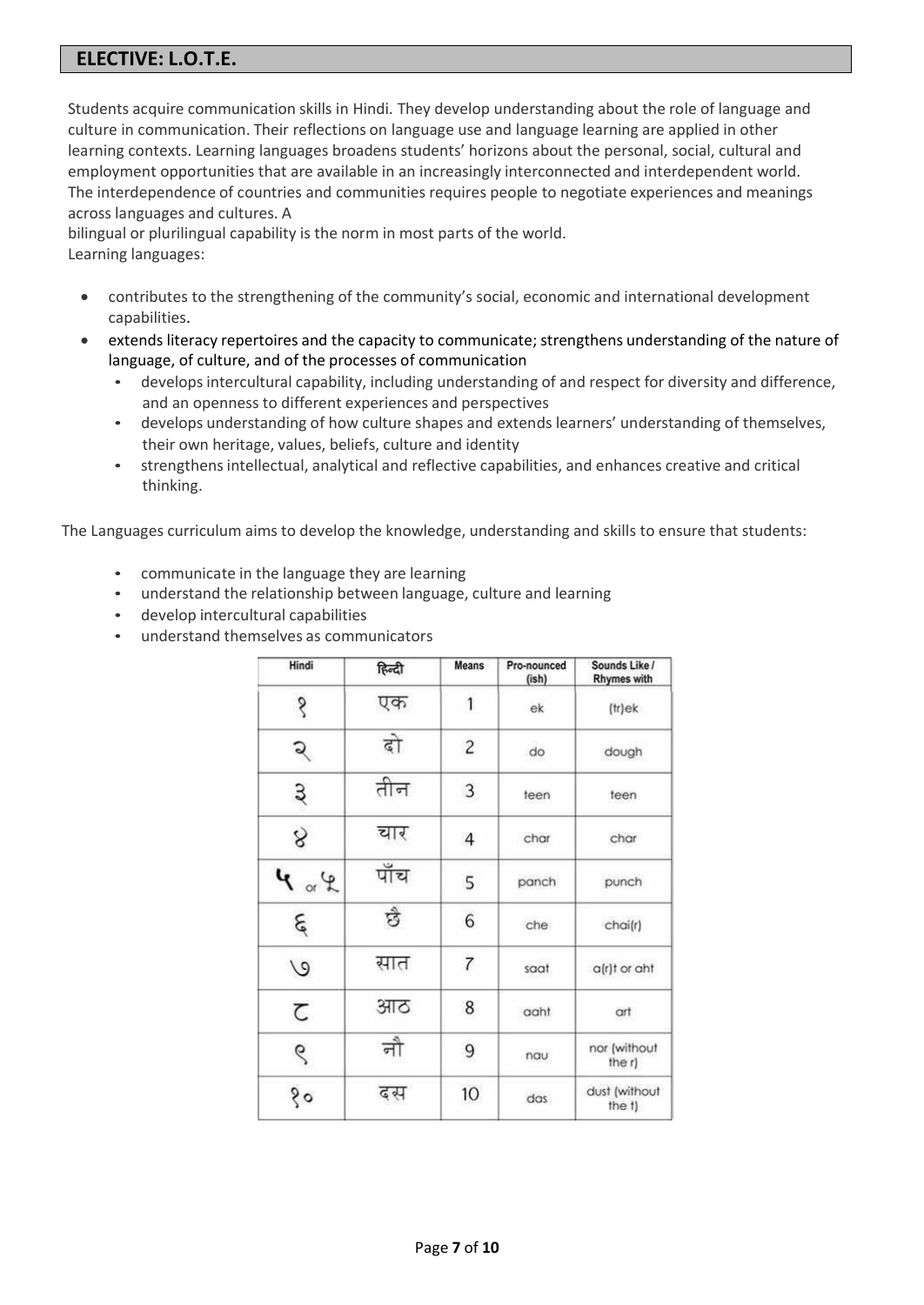# **ELECTIVE: PHYSICAL EDUCATION**

Year 9 students will be able to select areas of Physical Education to undertake. As a Year 9 student, you will be required to complete **two different subjects, one each semester**. Below is a list of the subjects on offer and a brief break down of the content covered in each subject. Each subject will have relevant theory involved and all Year 9 students will still undertake fitness testing.

Boys Sport and Fitness

This elective is a boys only class, it is for males and those who identify as male. Students in this elective will be given the opportunity to participate in a range of sports and develop teamwork and sports specific skills.

Girls Fun and Fitness

This elective is a girls only class, it is for females and those who identify as female. Students in this elective will be given some agency in the sorts of activities/sports that they would like to participate in.

• Invasion

For this elective students will participate in a range of invasion games. Invasion games are team games in which the purpose is to invade the opponents' territory. While trying to score points and keeping the opposing team's points to a minimum.

Sports that will be covered include:

- > Basketball
- > Soccer
- > Netball
- > Rugby
- > Hockey

#### • Net games

For this elective students will participate in a range of net games. Net games consist of two opposing teams or individuals. They can be divided by a net, or may share the same playing field. The object of the game is to transfer an object into the opponent's court within the boundaries so that they are unable to return it. Sports that will be covered include:

- > Badminton
- > Volleyball
- > Table tennis
- > Tennis
- Unique sports

For this elective students will participate in a range of unique sports. Instead of doing traditional sports such as basketball and soccer, students will receive the opportunity to experience modified games or unique sports that aren't as common.

Sports that will be covered include:

- > Korfball
- > Tchoukball
- > Speedball
- > Dodgeball
- Recreation

For this elective students will participate in a range of recreational activities rather than specific sports. They will get the opportunity to be physically active with the focus on leisurely pursuits rather than competitive sports. Activities that will be covered include:

- > Orienteering
- > Frisbee golf
- > Fitness
- > Botche